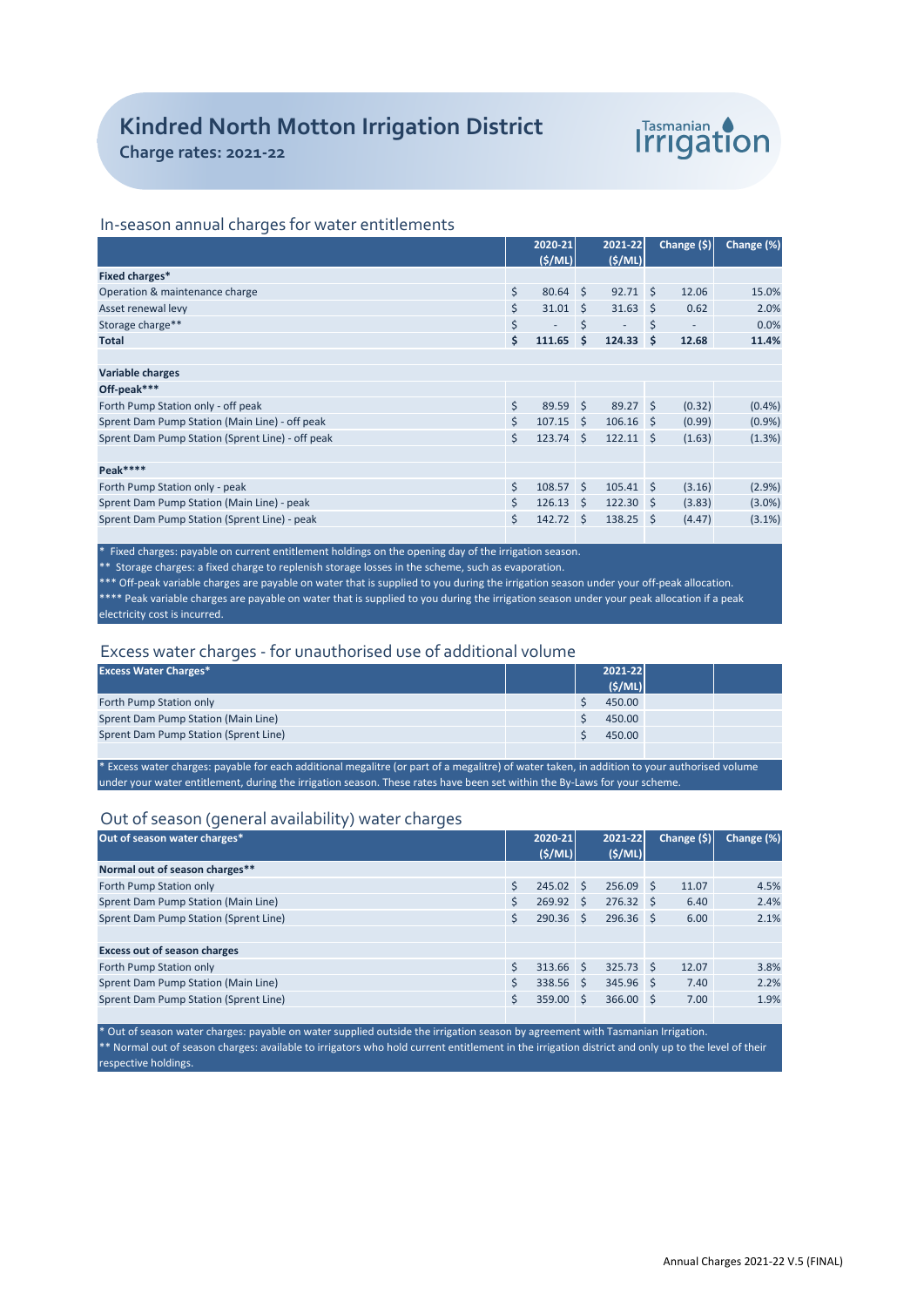# Unsold water in scheme

| Areas with unsold water*                                                                                                                      | <b>Unsold</b> |  | $2021 - 22$        |  |  |  |  |
|-----------------------------------------------------------------------------------------------------------------------------------------------|---------------|--|--------------------|--|--|--|--|
|                                                                                                                                               | Water (ML)    |  | (S/ML)             |  |  |  |  |
| Abbottsham Zone 1                                                                                                                             |               |  | 180.00 \$ 1,390.00 |  |  |  |  |
| Kindred Zone 1                                                                                                                                |               |  | 290.00 \$ 1,390.00 |  |  |  |  |
| Sprent Zone 1                                                                                                                                 |               |  | 60.00 \$ 1.390.00  |  |  |  |  |
| * These zones at the time of releasing season pricing had unsold water. To check whether these zones still have unsold water, please view the |               |  |                    |  |  |  |  |
| Water Entitlements For Sale section on our website or contact us on (03) 6398 8433.                                                           |               |  |                    |  |  |  |  |
| Note the price increases effective 1st July each year until all water is sold.                                                                |               |  |                    |  |  |  |  |

# Rates to lease available capacity from Tasmanian Irrigation

If Tasmanian Irrigation holds unsold capacity in your area, you may be able to lease additional water entitlements by arrangement, for delivery during the irrigation season. Where available, you may choose to lease irrigation right volume, delivery right flow rate, or both. Please contact us if you wish to enquire about leasing additional water entitlements.

Annual Fixed Charges and Annual Variable Charges will apply to additional leased volumes.

| Lease rates where capacity is available: | 2021-22 |
|------------------------------------------|---------|
|                                          | (S/ML)  |
| All zones                                | 111.20  |